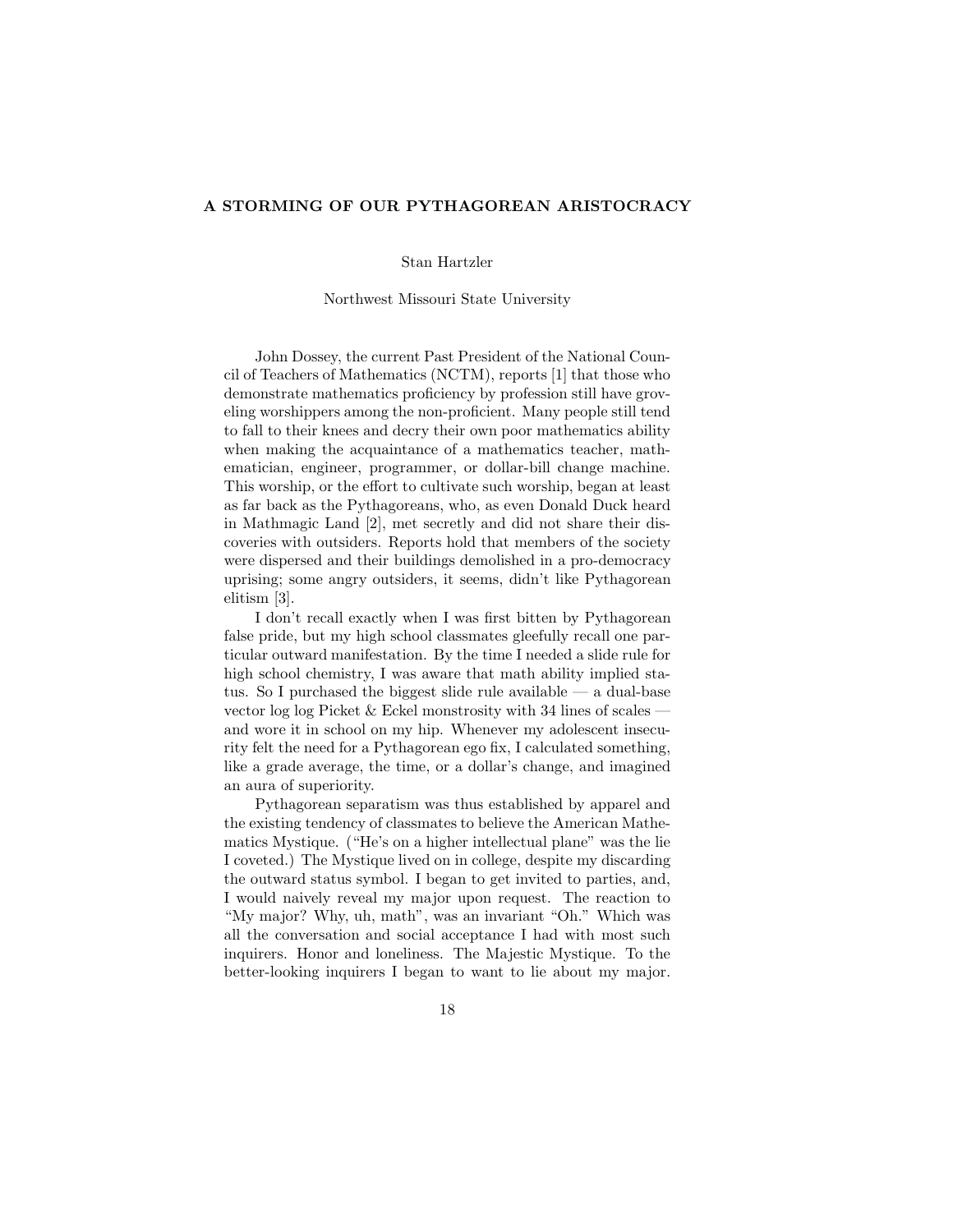"Business." "PE." "Fishing." My amulet of academic pride had become a major social albatross.

My first job after graduation was a summer stint as a counselor with a co-ed YMCA resident camp. None of the energetic, highly personable, certifiably recreational Y-types of that era held my enduring slide-rule Pythagorighteousness against me. In their sphere of true competence, they knew that fresh air and responsibility for kids' whereabouts would diminish my hangups. And how! At parties in later years, when I replied to inquiries about profession, I spoke sincerely and almost entirely of summertime joys of getting ghetto kids to accept creepy noises in the dark forest. By this time, of course, the attractive inquirers were responding with more than "Oh" in the few occasions when I was indiscreetly honest about my true "profession": reactions included, "Oh, I hated my math teacher", just before I was again abandoned to the macrame wallflowers, seabird and all.

Had the inquirers started looking around for buildings to wreck back then, I wouldn't have known why, but I wouldn't blame them now in retrospect. I was neck-deep in a Pythagorean pedagogy with colleagues when not at parties, extending false pride and avoiding concern about what happens to the students confused by or counseled away from the secret meetings that the essential math classes had become. Such avoidance of guilt was easy. At my school the mathematics department alone showed year-to-year gains in achievement scores, and alone produced content-area means ahead of the nation's. What the heck. We just-plain higher-plane folks were better at subject matter, delivery, everything. Somehow I managed to ignore the matter of true competence so recently observed in Y-camp colleagues.

Oh, sure, we secondary mathematics teachers sometimes admitted that there were some kids we couldn't teach. They were undermotivated or math wasn't their strength, we said. The American Math Mystique, "Math is for the Few", gave us absolute protection from public censure for our pedagogical failures, the likes of which no football coach, music or play director, or driver's education teacher ever enjoyed. When our kids turned in poor finals, it was because they hadn't studied, we said. But then we made our finals easier, made final exam grades less and less a part of the final grade determination, and allowed more and more beforehand time for in-class final exam cramming. The students got their grades, and questions of actual long-term education were avoided. We made the system "work." No one needed to tell us a thing. We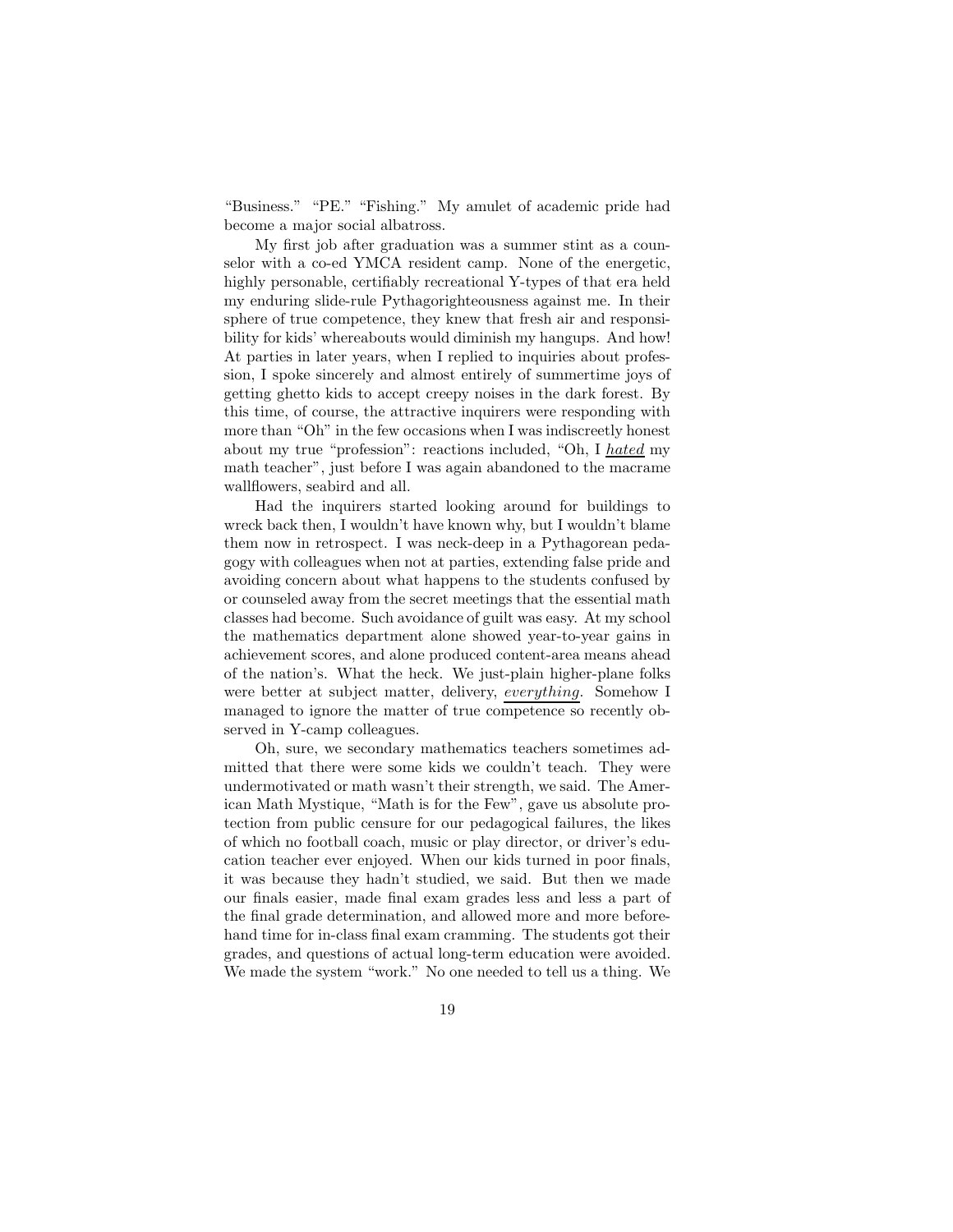were superior about mathematics <u>and</u> pedagogy. Close the door, please. This department meeting is secret.

John Dossey [1] takes issue with the American Mathematics Mystique (my phrase, not his) at two levels. He recently stated that whenever he hears a hero-worshipper's "I never learned math very well, and neither did my ancestors", he replies, "That's okay; myself, I never learned to read." More seriously, Dossey points out that Japanese students who fail mathematics are not excused as having some mathematic-genetic weakness, such as asymmetrical brain hemispheres. The Japanese hold that mathematics achievement failure results from substandard effort, because anyone can learn mathematics. Dossey says that we need to adopt and evangelize that attitude. I agree. We need to tell us pedagogical Pythagoreans that our lodge meetings are over. The literal crumbling of school houses is not called for this time, but the bending of some old aluminum slide-rulers might be a positive, symbolic gesture.

Another positive step: we need to stop practices such as "weeding out" half of those enrolled in upper-division college mathematics courses before the drop deadline, out of desire to have fewer exams to grade now and less competition for professional laurels as the years go by. Yet another step: secondary mathematics teachers need to buy lunch at least once annually for one elementary teacher, to hold off the compulsion to wave slide-rules and calculus texts in their faces. Of all of my old Pythagorean-pedagogical hangups, the most ridiculous was that I was pedagogically superior to elementary teachers because I could teach trigonometry and they couldn't. But the elementary classroom is really where the action is; the students who don't make it there in mathematics will have immense difficulty catching up with those who do. Their teachers deserve our inner respect and our outward encouragement, and no condescension in or out.

And who else, outside of our own pedagogical spheres, should see the smoke of our storming?

1. The high school counselors. Most were themselves excluded from our content-area secrets in subtle ways. Some counselors may have even flunked out of teaching, and may strongly doubt the ability of any of their colleagues to communicate anything on so high an intellectual plane, especially to the students that they deal with most frequently. Until we get the needed constitutional amendment requiring the same four years of math as is required for language arts (where no mystique exists), we need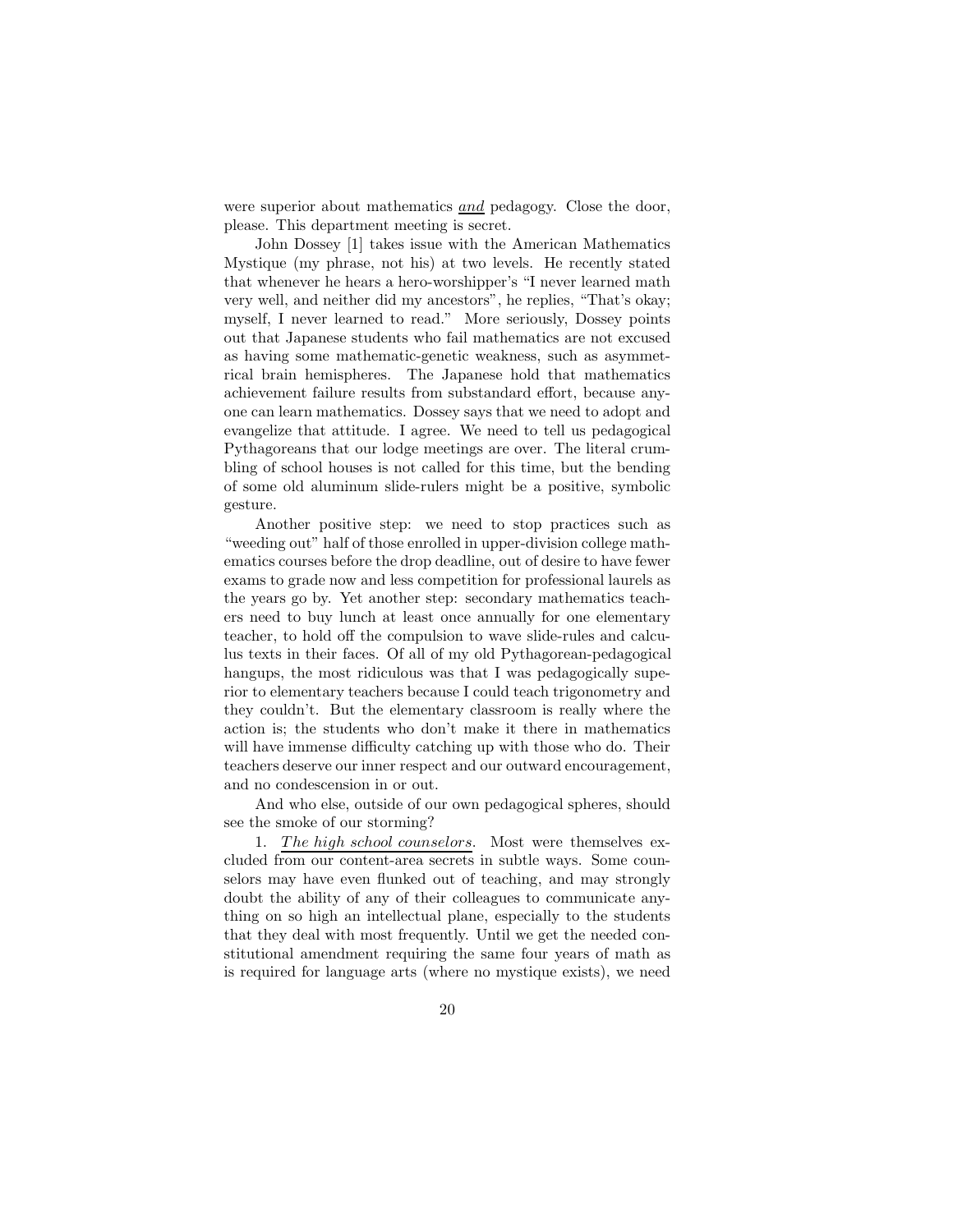to tell counselors that we are opening our class meetings and, for the sake of our students' future employment/academic/citizenship potential, enrollment in our meetings is mandatory. All students need as much math as we can give or force-feed to them  $-$  especially those who  $\frac{don't}{t}$  do well. The unable must be enabled, for they too live in our world.

To the counselors who object with, "When will they ever use this?", we say, "An educated person is one who knows more than what is absolutely minimal." To the counselors we must say, an "F" is hardly ever an indicator of irregular brain hemispheres. An "F" usually means, "Take the course over again." By virtue of his slide-rule delayed and mostly irresponsible undergraduate social debut, yours truly was told in "F" language to take five seniorlevel math courses over, twice in the case of one course. My oldest daughter took Algebra Two over, and it took her parents' persuasion to get her to accept the best-in-school award that second year. "You're an Example to the Youth of America," we said. And to the high school counselors, too.

2. Our meritorious societies of research mathematicians. The Fibonacci Society is a wonderfully productive organization with no secrets and many contributions from people who do not do mathematics professionally nor receive groveling worship. Contrived elitism is not prerequisite to the advancement of knowledge. We also do not need "Those who can't do, teach" or "Those who can't teach, do." In no other form is our compulsion to don slide rules of aristocracy so evident as in these bombastic attempts to scramble up over one another. The John Dosseys of the research organizations must let themselves be heard. As most research mathematicians are professors of upper- division undergraduate courses, one positive goal would be the establishing of "water and prune" practices to replace the "weeding" tradition described above. No weakening of entrance or exit requirements is needed nor is here suggested. Pedagogical effectiveness  $is$  needed and is here demanded. Which brings up my next group of outsiders.

3. Our supervisors, administrators, and teacher trainers. Vern Holzer, a former salesman who now teaches mathematics at Farmington Junior High in Salt Lake City, recently stated, "My training as a salesman was very specific, to getting results only. I was told to get results, or find out how, or get out. My training to be a teacher and subsequent classroom evaluations were as nebulous as sales training and evaluation were specific." It is time we stopped hiding our ineffectiveness behind the Mystique, and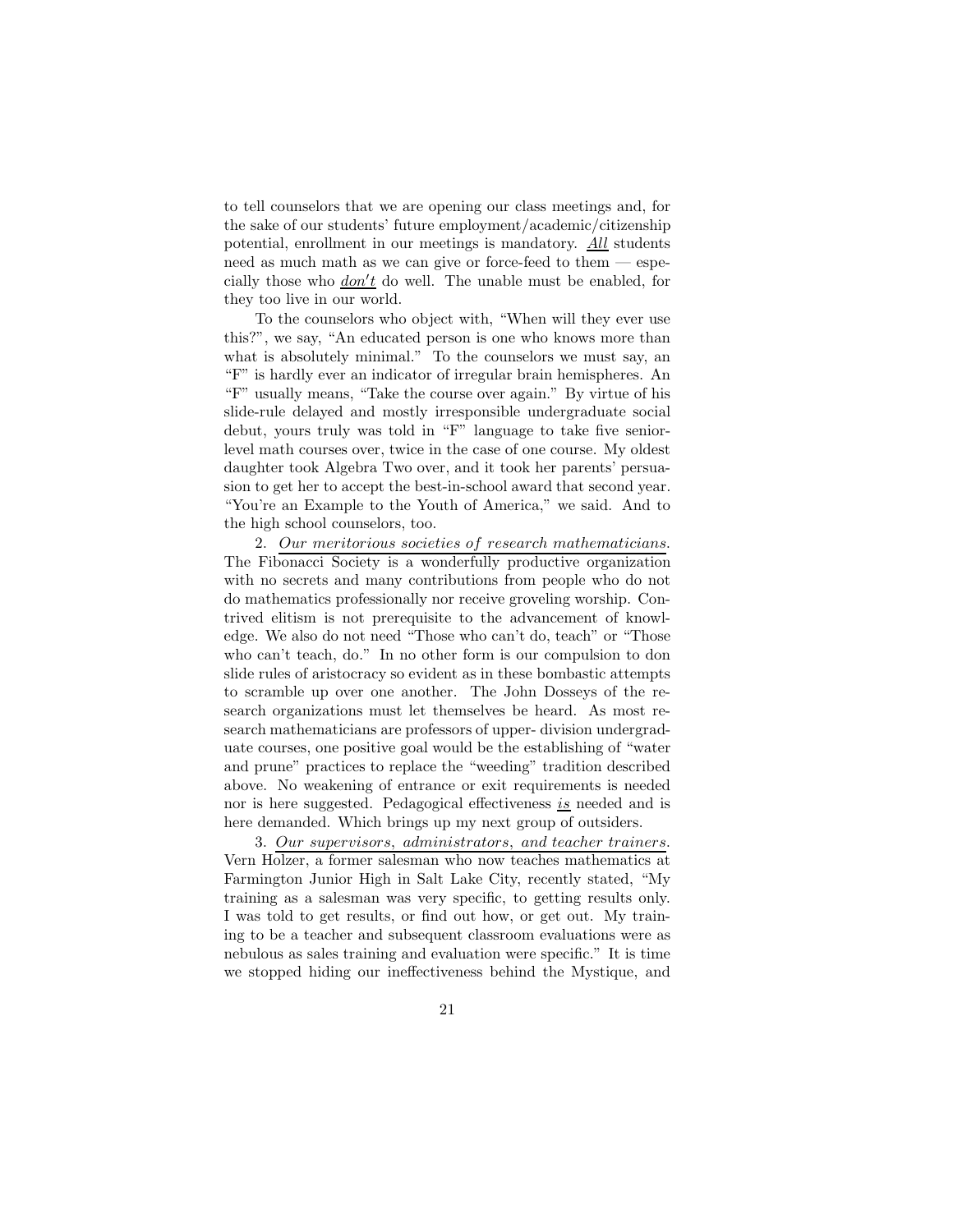also from behind the supposition that there are no easy answers to failures in mathematics education. Just because most of our vocal sojourners haven't found any easy answers doesn't mean there aren't some easy answers somewhere. The truly competitive world outside of mathematics education would never give in as easily.

The clamor of our slide-rule egos shouts down most of the effective, obvious, tried-and-true ideas as unsophisticated. The Elkhart (Indiana) Institute, which never aspired to the Ivy League, one preached seven educational principles to its teacher trainees: "(1) Review. (2)  $Review.$  (3) Review! (4) REVIEW. (5) *REVIEW*. (6) REVIEW! (7) *REVIEW*!" (E. Good, 1986) Ho, hum. How dull and blase! But: let us provoke ourselves with the realization that an elitist's adverse reaction to distasteful but solid old wisdom is a cornerstone to erecting walls around the next Pythagorean secret conclave. Effectiveness in the world of business and sales knows no such labeling as "old" and "new" strategies. What matters is what works. Let's run Effectiveness up the same flagpole that in the past has held the banners of Whole-Child, Behavioral Objectives, Accountability, and Critical Thinking. The flag-corps bearing these colors of effectiveness will consist of last and biggest group of outsiders. Who else?

4. Parents. We have largely talked them out of it, but they too can still learn mathematics, and, moreover, they can still run the schools. They need to know that their own failures in mathematics had little to do with their genes or the subject. Parents must see their children as the Japanese do (as capable children), and they must demand results from the rest of us  $-$  children, teachers, administration, counselors, and teacher trainers. Anyone who tries to diffuse this parental demanding gets grounded (children), fired (teachers, counselors, administrators, education professors), or voted into retirement (school board members). Parents are presently among the quickest and worst in kneeling and worshipping mathematicians. The sure cure would for them to study mathematics again, to enroll in night courses or correspondence schools, or do homework along with their kids. Short of that, we should kick their parental backsides when they kneel, haul them to their feet by the lapels, salute them, and say, "Yes, Sir (or Madam)" until they acknowledge our deference. They must put splints on the limp wrists of our bosses, strip us of our slide-rules, position some wrecking cranes outside our Pythagorean fortresses, inscribe "democracy" on each wrecking ball, and rev up the diesel engines to a threatening roar.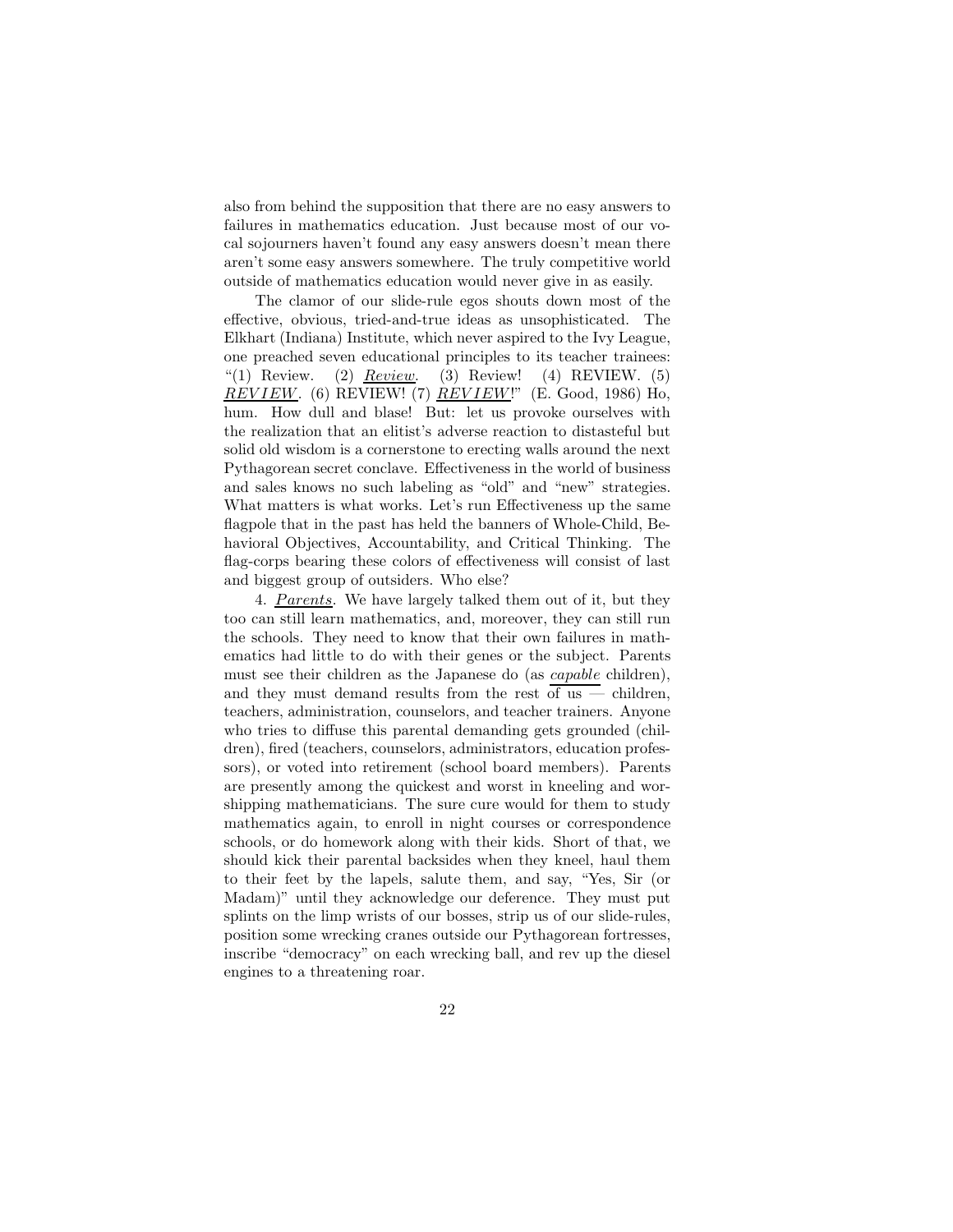Whether or not any parents ever start swinging the booms in our direction, it will matter less than a change in their submissive worship. Wrecking crews are, in fact, old hat to us by now. For several decades we have been at once dodging, deflecting, and trying to ignore a highly destructive assault from overseas, a storming which in one sense may as well be over. While we have hidden behind our protective Mystique shield, shouting "Crisis! Give us more research money!" whenever anyone threatened our profession with serious scrutiny, the Japanese have carried away our national industry and initiatives. (Dossey again: less than 50% of U.S. patents are to citizens or corporations of the United States [1].) The sun has long since set on the Japanese Pythagoreans, and we helped in the setting. We conquered them, gave them political power once reserved for the semi-deified emperor, and showed them how to compete vigorously. Meanwhile, our own Pythagorean need to elevate ourselves above our fellows invited us to perpetuate American emperor myths about supposed mathematics and mathematics education secrets and intellectual planes. Results? We removed most of our countrymen and women from effectively competing with each other, or with us for our jobs and status, and also from significant international competition in most any field of technological endeavor.

I am reminded here of the urging of some of the New Math advocates: "Let the cream rise to the top." What has happened in the United States is that we have fallen victim to the assumption that there is a fixed supply of cream, and that the potential for academic excellence is genetic, not experiential. Our foreign competition, on the other hand, has decided that the supply of cream is a function of education. If we simply assume that mathematics ability is primarily something that people are born with, we may as well abolish the profession of mathematics education and trust the mathematicians to teach their own offspring. A consequence of our negative, genetic-aristocratic attitude is that where we now have little except some cream and abundant, artificially-created skim milk, our international competition has rich cream at the top AND more rich buttermilk just **below** the top than what the USA has seen since about 1963.

It is time to learn from our former pupils. With the evident success of their "Math is for Anyone" anti-Pythagoreanism, the Japanese have removed the Mystique of the Emperor Mathematician from around our discipline and have set the sun down on our Pythagorean hidey-holes. Now we and our students must raise our